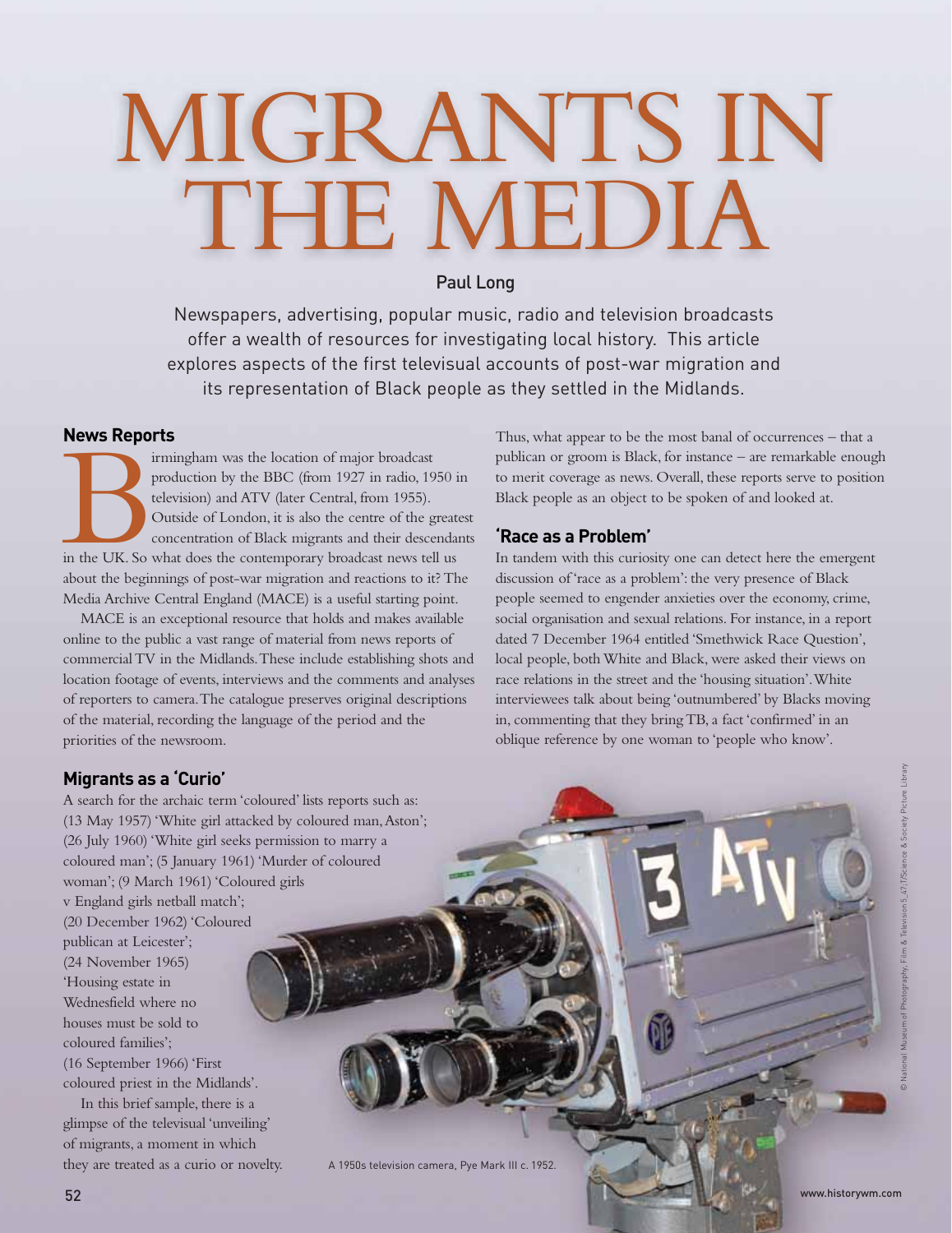This particular report came in the aftermath of the notorious campaign for the seat of Smethwick in the General Election of 1964 in which the very street featured in the report played a symbolic role. Successful Tory candidate Peter Griffiths overturned the Labour incumbent with a campaign run on the slogan: 'If you want a nigger for a neighbour vote Liberal or Labour'. The role of the media in this moment can be described as an amplifier, its coverage generating attention nationally and internationally. As MACE records, this event merited a visit from Malcolm X to the same location.

These themes and this association of the Midlands with the 'problem' of race were amplified again, intentionally so, when Enoch Powell chose to deliver a speech on the subject in Birmingham. Powell's biographer, Simon Heffer, records how Powell had warned the editor of *The Birmingham Post* and *Birmingham Evening Mail* in advance that his speech was 'going to go up "fizz" like a rocket'.

A host of local journalists and TV cameras were there to record the moment. Notwithstanding the more incendiary remarks made that day warning of future 'Rivers of Blood', Powell's intention, so he argued, was to challenge what he saw as a benign consensus view of immigration across the media. Newspapers, television and radio concealed the nature of the social threat, as he identified it, from invaders of an alien culture.

### **A Different Perspective**

**IF DIRECT** n contrast to such pronouncements and the way in which television spoke about Black people, a singular example of a report that did seek to represent the perspective, diversity and humanity of this growing community of people was 'The Colony' (1964). Its distinctiveness was a result of the particular vision of its creator Philip Donnellan, a figure whose work and legacy has been barely acknowledged by the BBC itself or by historians of the media.

Donnellan was a documentarist based in Birmingham who felt particularly dissatisfied with the BBC's approach to its public service remit. At issue was the nature of the 'public' it assumed to address and those it did not. He recalls in his unpublished autobiography that he was conscious of the ways in which British society began to change in the 1950s and 1960s as a result of the post-war settlement. All about him was evidence of the challenge to traditional social divisions and deference located around authority and class. Confident explorations and celebrations of the vitality of working class life were found for instance in the theatre, novels and films of the so-called 'Angry Young Men'. This new world was there also in the presence and vitality of the culture of Black migrants. For Donnellan, little of this vista was adequately registered by the BBC, which was not only limited in its coverage but in the way it spoke of and to its audience rather than offering a space to include their voices.

Donnellan aimed to challenge this situation from his first film 'Joe the Chainsmith' (1958), which ventured into the Black Country. Here he sought out working people and, in subsequent films, went on to portray other under-represented groups, the Irish, travellers and Black migrants. He created a space in his films that would allow them to speak for themselves and about their concerns and opinions without any overt intercession from the authorial tones of the BBC in pursuit of what he considered to be a spurious objectivity. Conceived in this vein, 'The Colony' is one of the enduring achievements of Donnellan's career for the way in which he sought to represent the Black experience in Birmingham.

As he recalled in the autobiographical account of his professional life, the intention was not to examine 'colour prejudice' and certainly not to



Philip Donnellan at work on the 1964 BBC series 'Landmarks'.



The BBC's former studios at Pebble Mill, Birmingham.



Victor Williams who contributed to 'The Colony' in the early 1960s.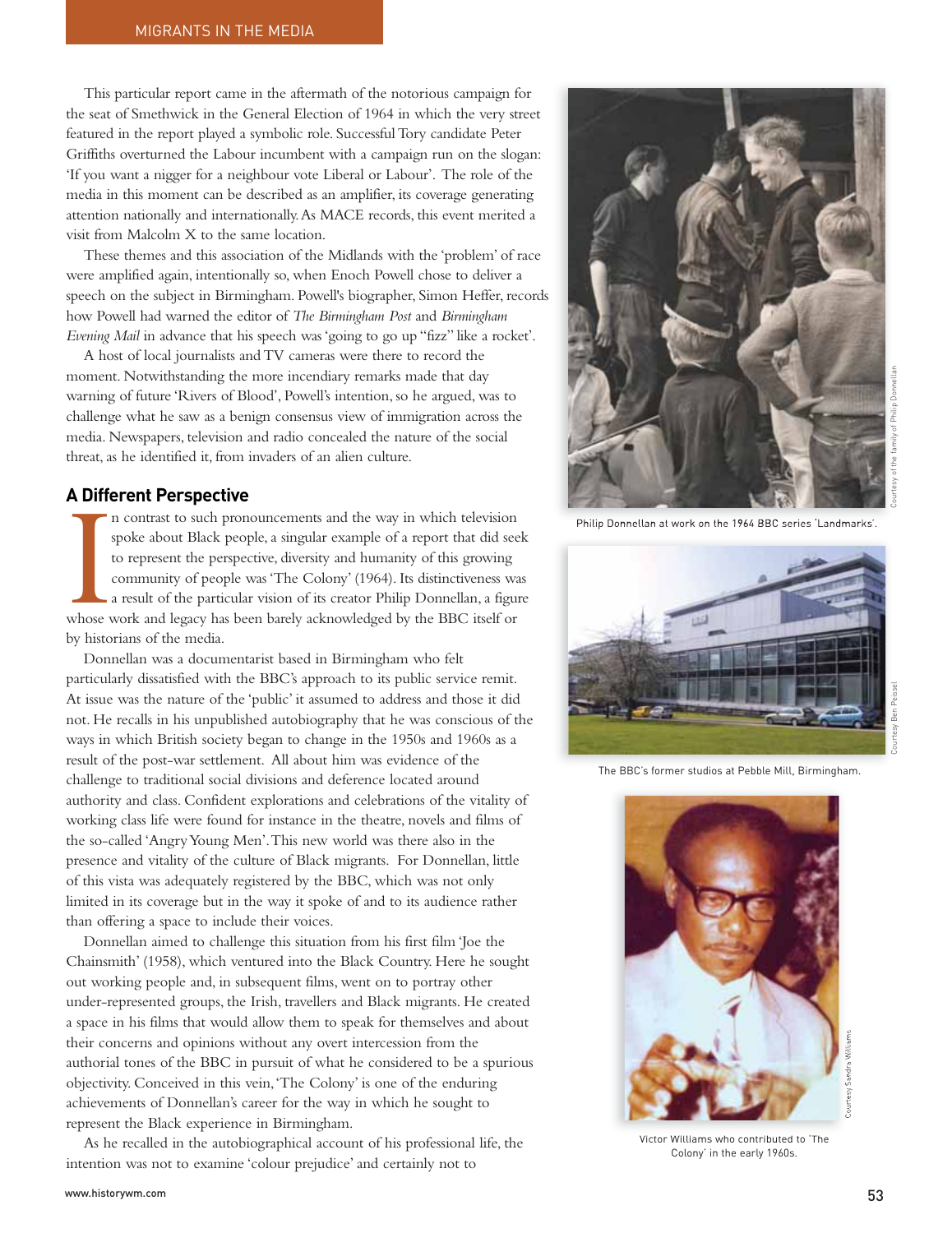

Wedding dress design by Janice Rider for Episode 9 of 'Empire Road', 1979.



Mellan Mitchell played Mr Kapoor in 'Empire Road'.

represent a superior 'White' perspective, which Donnellan felt was implied in news broadcasts and indeed the routine schedule which almost entirely ignored the Black minority. He writes: 'Our aim was to present what it felt like to be a West Indian, in Britain, in Birmingham, and to offer West Indians the chance to describe in their own way the feelings they had about Britain and the British.'

In order to fulfil this aim, Donnellan marshalled together a range of men and women who populate the film and give it its complex textures. They are seen and heard at home, in the workplace, at leisure, in prayer and participating in group discussions. Subjects speak directly to camera about their experiences, taking time to think about the insights they offer. In addition, a range of further, unidentified voices give testimonies that overlay the imagery that locates them in the dayto-day environment and interactions of the city.

### **Imperial Connections**

onnellan identifies the imperial connections between<br>the city, the nation and the Caribbean. We see a shot<br>of Jamaica Row in the Bullring, and the camera<br>explores a map of Jamaica itself, with its towns and<br>counties named the city, the nation and the Caribbean. We see a shot of Jamaica Row in the Bullring, and the camera explores a map of Jamaica itself, with its towns and counties named after those in the UK: Middlesex, Cornwall, Surrey. Migrants are seen visiting some of Birmingham's iconic spaces, exploring the history and ideas represented in the statue of Priestley, by the Science Museum and Aston Hall.

In this way, history hangs provocatively over this film, challenging the viewer to consider the reasons for the presence of Black people in the UK by reminding them of an imperial past. Bus Conductor Victor Williams visits the Science Museum and considers the heritage assembled there. He turns to address the camera and muses on the men of 'Enlightenment' Birmingham. They were tolerant, open-minded people: he asks what they would make of the contemporary condition.

What unfolds in response is not wholly positive. As one contributor complains: 'I love you but the majority of you don' love me. You can walk with me, talk with me, have a drink with me [but] the fact still remains that while you live you have a little something inside you, a little complex that says you are better than me.'

Another adds that despite his love of variety: 'the Englishman or the White man for that matter doesn't want the variety of the human species. He likes to see White only.' Thus, 'The Colony' turns the idea of immigration as a problem brought about by the presence of migrants back into a critique of the host culture, its hostility, suspicion and hypocrisies. The men and women featured are themselves contemporary colonists, shocked by rainy, dirty Britain and Birmingham and the ways in which they have been received.

'The Colony' stood out from other televisual fare by refusing to offer simple narrative resolutions or explanations for the questions it raised. Without the comforting authority of a narrator to explain or direct the viewer, plural insights were not reducible to rounded and easily explained conclusions. The film offered a picture of people who were varied and complex beings who were not easily labelled by a one-sizefits-all category such as 'coloured people' even as society (and the media, of course) deigned to so label them.